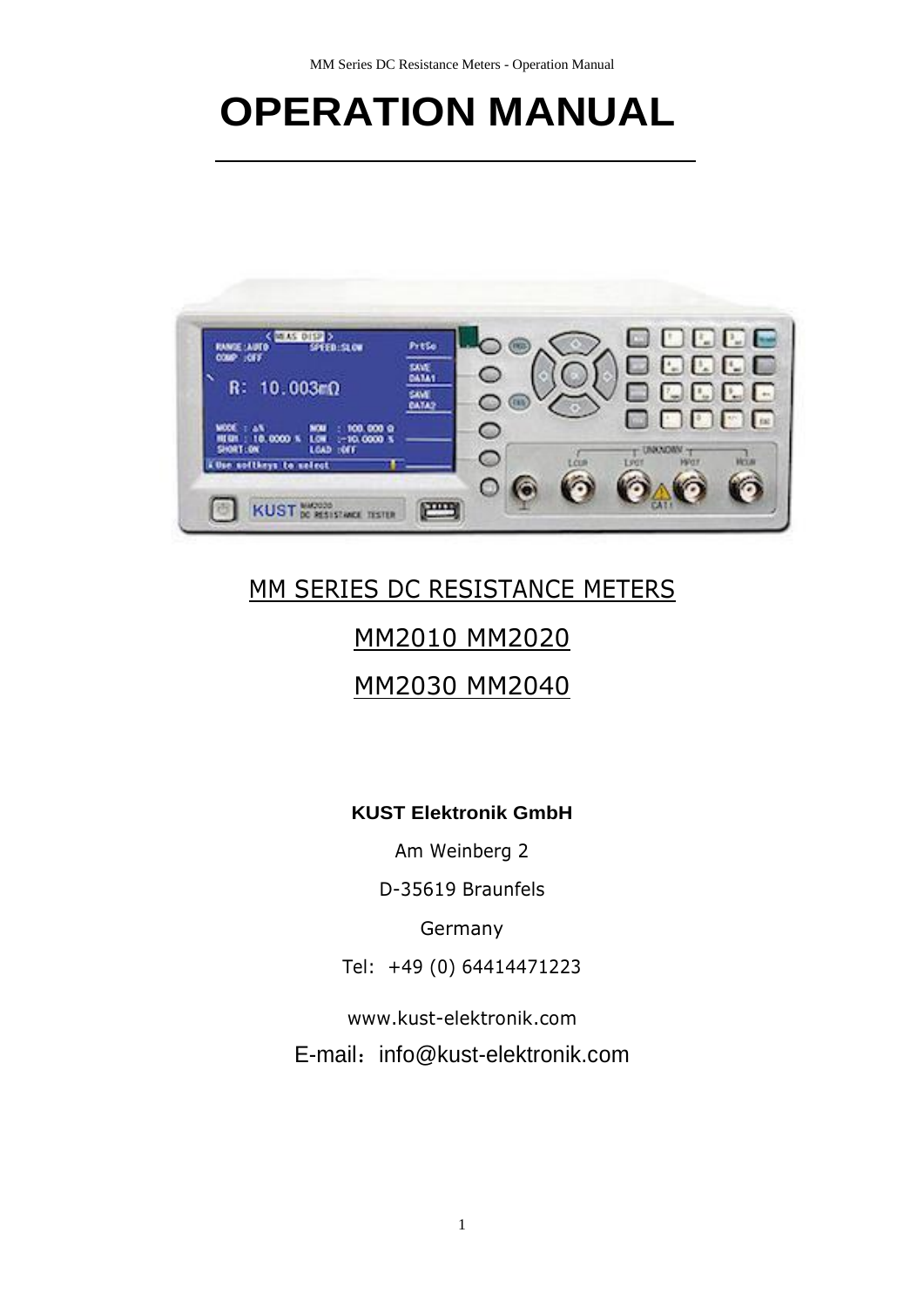# **Content:**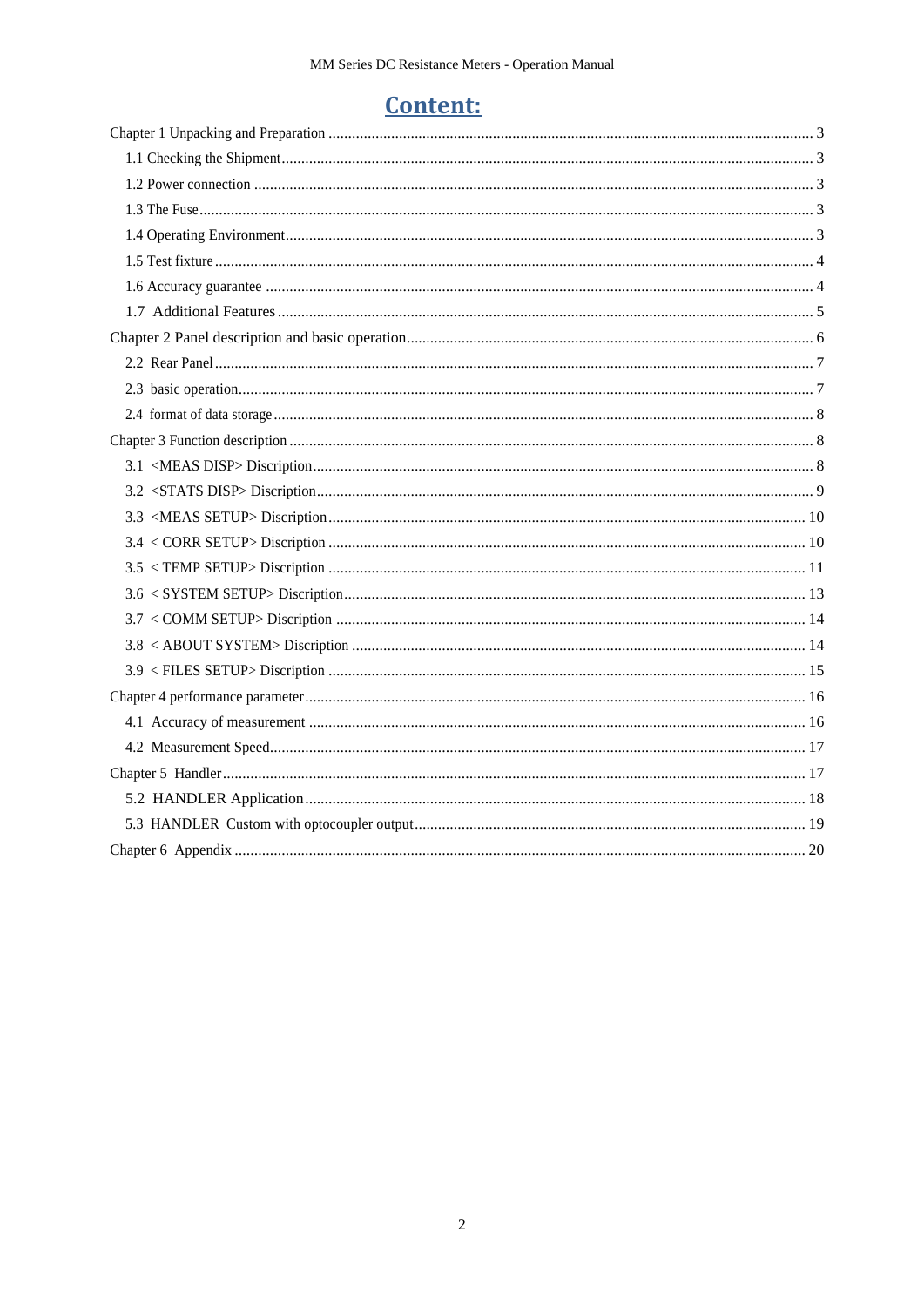# **Chapter 1 Unpacking and Preparation**

<span id="page-2-0"></span>This chapter describes some of the tests that must be carried out after you receive the instrument, and the conditions to be understood before the installation and use of the instrument.

# <span id="page-2-1"></span>**1.1 Checking the Shipment**

After you receive the DC Resistance meter, please check whether the meter arrived in tact. If the contents are incomplete, if there is mechanical damaged or defect, or if the instrument does not pass the power-on self tests, please notify our company.

# <span id="page-2-2"></span>**1.2 Power connection**

Confirm that the power supplied to the instrument meets the following requirements:

| (1) The voltage range: | $100 \sim 120$ V AC. |
|------------------------|----------------------|
|                        | 198 ∼242 V AC.       |

- (2) The frequency range:  $47 \sim 63$  Hz.
- (3) The power consumption range:  $\geq$ 30VA.
- (4) The L-line, the N-line and the E-line of the input power must be the same with power supply plug.
- (5) The instrument should be used in low noise environment, although it has been designed carefully to decrease the noise disturbance caused by the AC power. If you can't avoid using the instrument in high noise environment, please install the power filter.
- **Note**: To avoid the damage to the instrument or harm yourself, which is caused by the leakage current, you should ensure that the ground line of the power is connected to the ground reliably.

### <span id="page-2-3"></span>**1.3 The Fuse**

The fuse has been set up before shipping, you should use the fuse prepared by our Company or the one with the same type. To verify and replace the fuse, remove the power lead and pull out the fuse holder.

# <span id="page-2-4"></span>**1.4 Operating Environment**

#### **The instrument must be operated under the following environment conditions:**

- (1) Please don't use the instrument under those conditions: high dust level, risk of high vibrations,
- (2) exposing the instrument to the intensive sunlight or corrosive environment.
- (3) Operating Temperature range: 5 °C ~ 40 °C, Humidity: ≤85%R.H.
- (4) Sufficient space must be kept behind the instrument to avoid obstructing the air flow of the cooling fans. The instrument should be used in low noise environment, although it has been designed carefully to decrease the noise disturbance caused by the AC power. If you can't avoid using the instrument in high noise environment, please install the power filter.
- (5) If the instrument not going be used for a long time, please store the instrument under the conditions below: Temperature: 5°C to 40°C, Humidity: ≤85%R.H. at 40°C, avoid corrosive environment, and do not expose the equipment to the direct intense sunlight.
- (6) The instrument, especially the test leads, must be kept away from the intense electromagnetic field to avoid the disturbance to the test.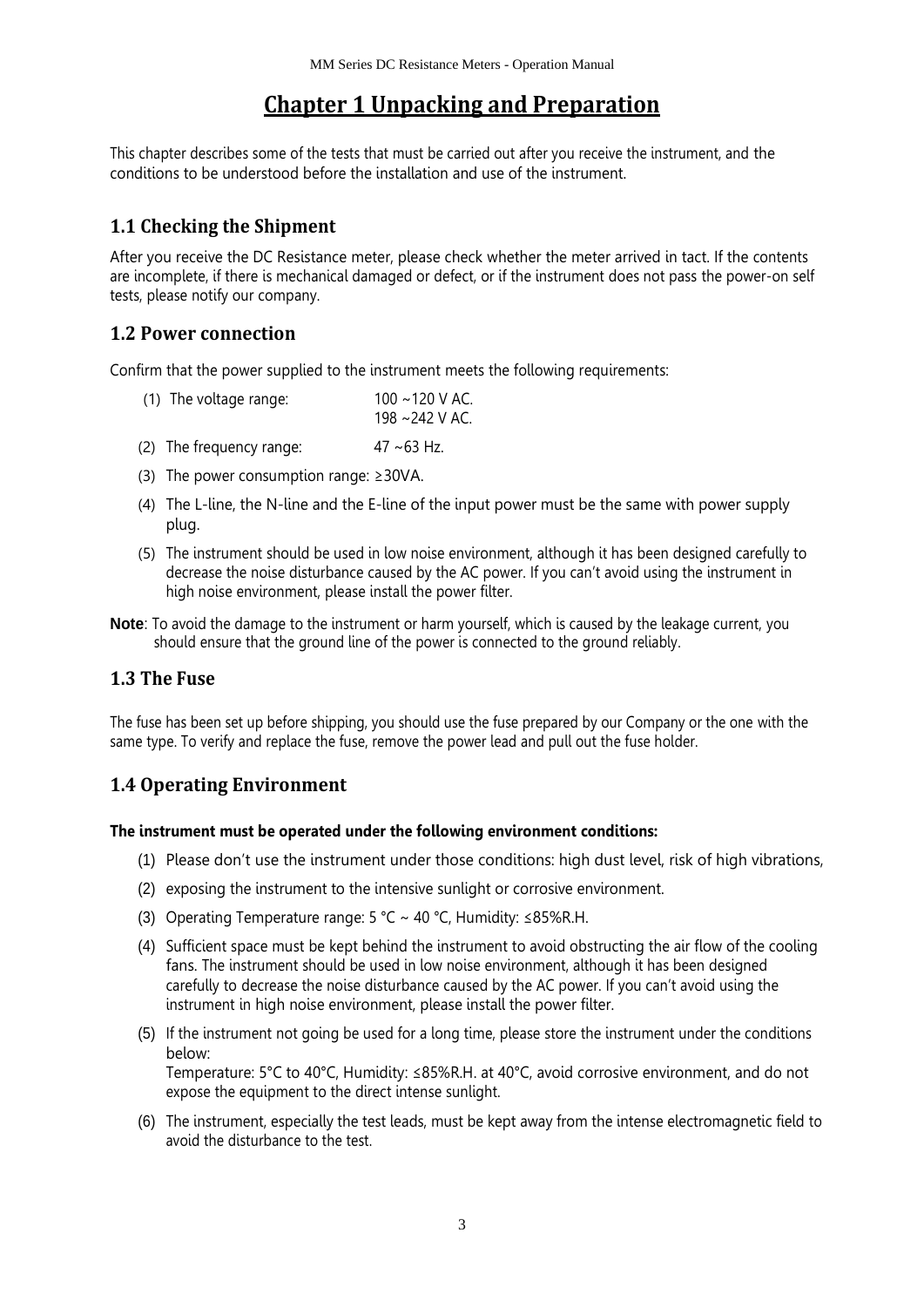#### <span id="page-3-0"></span>**1.5 Test fixture**

Please use the test fixture or the test leads supplied by "KUST Elektronik GmbH". You must keep the test fixture, the test leads and the pins of the DUT clean, so that the test device can be contact the test fixture in best possible way. Connect the test fixture or the test leads to the four test terminals (Hcur、Hpot、Lcur、Lpot) on the front panel. If the DUT with shielded enclosure is tested, connect the shielded layer to the instrument ground "⊥".

#### <span id="page-3-1"></span>**1.6 Accuracy guarantee**

- (1) To acquire the best result, the preheating time after turning on the power must be not less than 15 minutes.
- (2) Please try to avoid cycling the power continuously, instrumenting works best when stabilized.
- (3) Short circuit : When using the range of 20 m $\Omega$  and 200 m $\Omega$ , you should compensate the short circuit before testing.
- (4) Use of shielding : When the test is of low or very high resistance, the test results may occur interference from the environment, user can implement shielding (metal case etc.). Note: at any time, the shield should not be in contact with the test connections.
- (5) Avoid too long-range open of 20mΩ and 200mΩ: When using  $20mΩ$  and  $200mΩ$  two ranges, output test terminal voltage is clamped within 1V, if the test side for a long time open, then when the range is switched to high impedance range, test terminal open circuit digital bounce phenomenon will appear
- (6) The four-terminal resistance standard test Common resistance standard is shown below, there are four test side. Hcur and Lcur are the current excitation ends. Hpot and Lpot are voltage sampling terminals. Resistance lead terminals A, B to test terminal connected by wire.



Wrong connection method:

If you press the graph method to test the connection. Test results include a Hpot, Lpot end to A, B-side lead resistance. When the measured standard resistance value is very small, it will introduce large errors.



The correct connection method as shown below, use the four separate test line, in order to eliminate the error

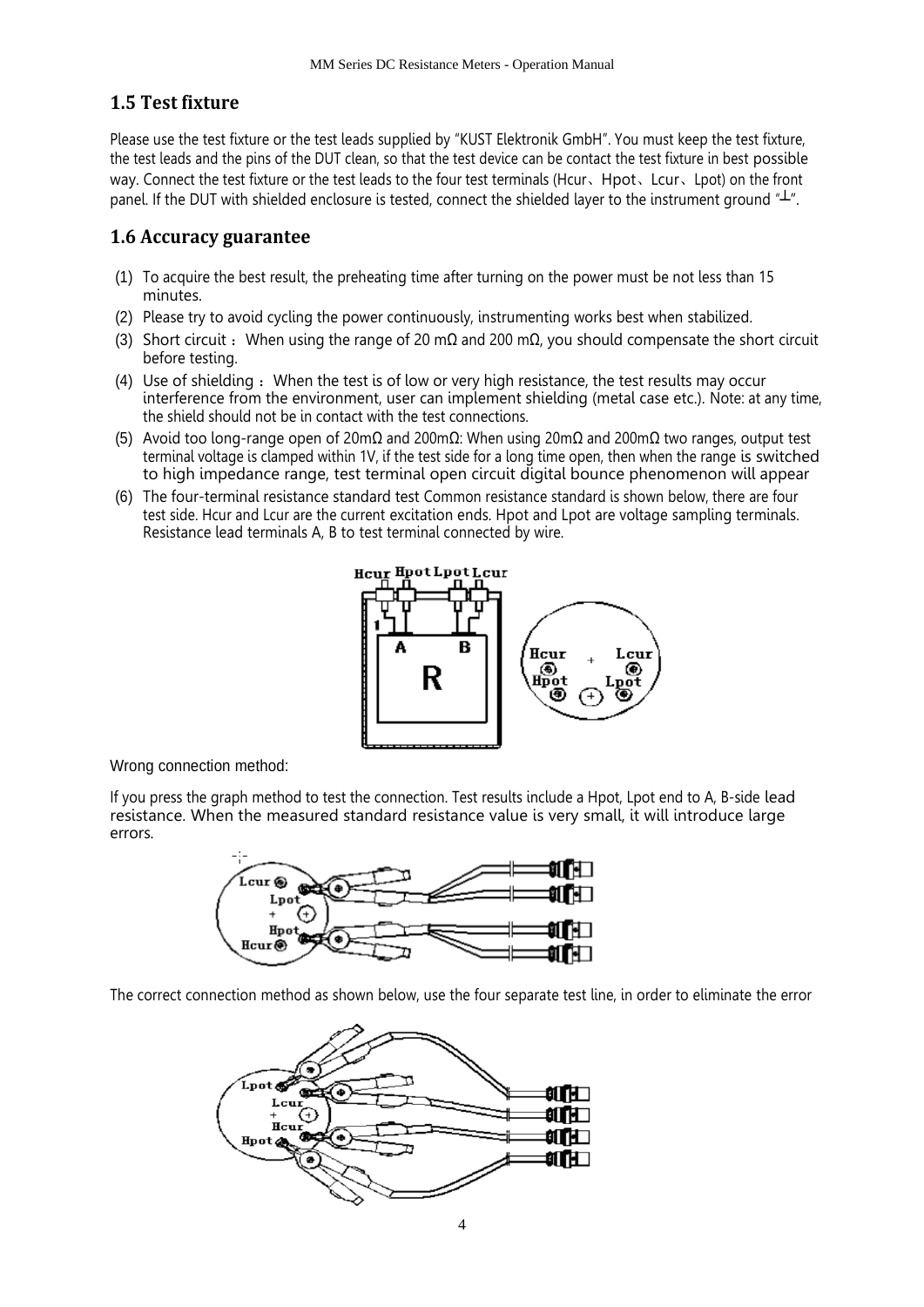of the standard resistance wire.

# <span id="page-4-0"></span>**1.7 Additional Features**

- (1) Power consumption: ≤30VA.
- (2) Dimensions (W \* H \* D): 240mm \* 100mm \* 345mm; (foot support height included)
- <span id="page-4-1"></span>(3) Weight: about 3kg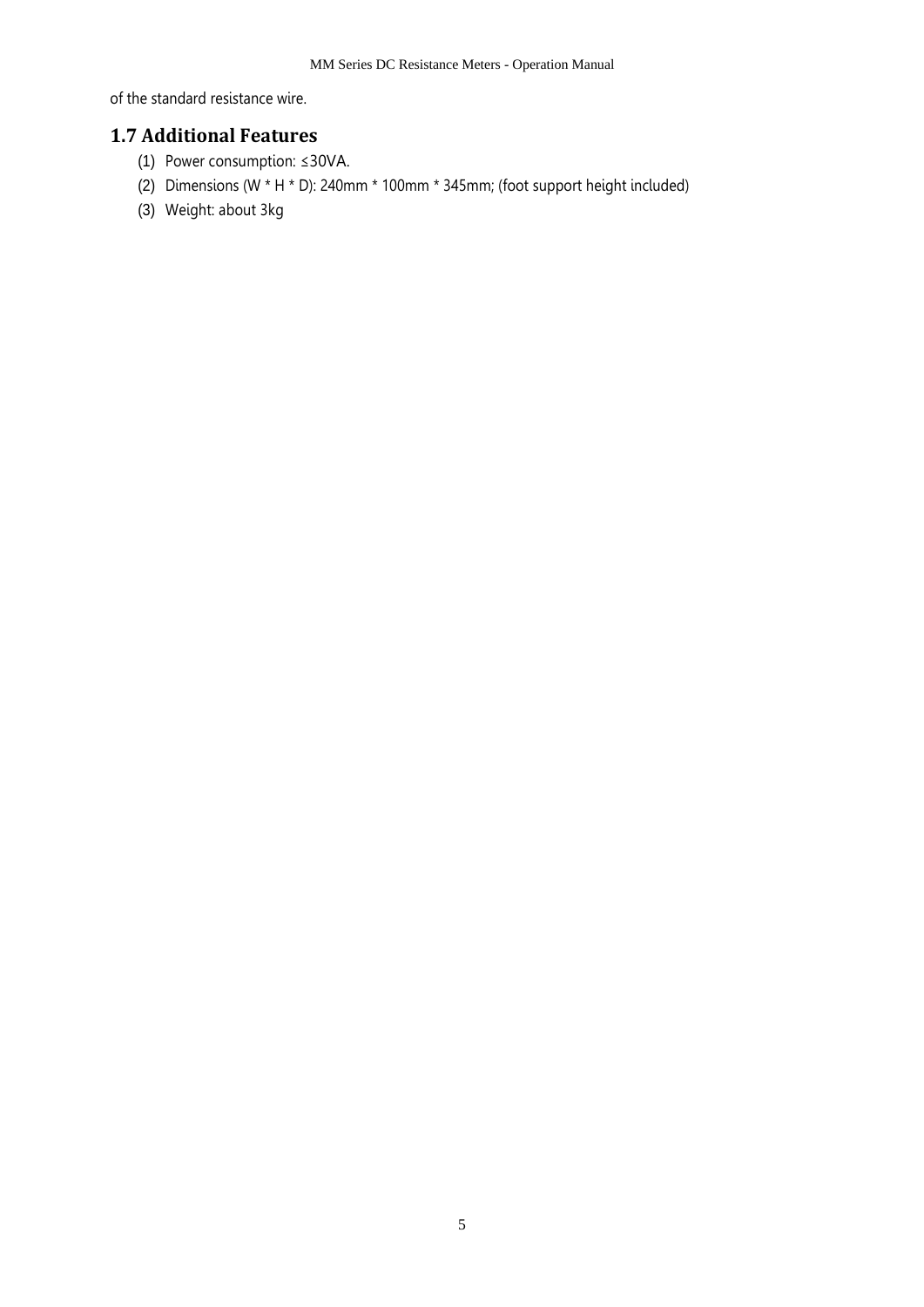# **Chapter 2 Panel description and basic operation**

This series of intelligent low resistance tester is used to test the resistance, and has the function of compare. In the compare state, the resistance value or the percentage of the value can be selected, and the value of the resistance value can be judged to be high, low or pass. In the rear panel of the machine, a sorting interface can be connected to the components of mechanical processing equipment and engaged in automatic testing.

Example of application: coils, inductors, transformers, coil, the relay contact resistance, connectors, resistor, fuse, resistance cable, printed board line resistance, resistance welding hole, conductive film, metal testing etc. Temperature compensation function eliminates the effect of temperature on the test, the temperature conversion function can effectively measure the temperature of the measured piece.

This series of instruments also have many kinds of communication interface, which is good for the function of statistical monitoring, or the automatic test system.

This series of instruments have a variety of configurations, see appendix.

#### **2.1 Front Panel**

Figure 2-1 shows the brief description of the MM SERIES front panel.



Figure 2-1 the front panel

- 1) Power on/off
- 2) Instrument type plate.
- 3) The USB interface is used to connect with USB disk.
- 4) LCD Display
- 5) Ground Terminal.
- 6) Test terminal: Lcur、Lpot、Hpot、Hcur
- 7) TOOLS: The tool key
- 8) SOFTKEYS

Five softkeys are used to select control and parameter functions. Each softkey has a softkey label along its left side. The softkey label changes when the display page changes.

- 9) CURSOR Keys The CURSOR keys are used to move the field from one field to another field on the LCD display page.
- 10) The "OK" key : Used to determine the input Numbers or letters
- 11) Shortcut menu keys : { MEAS, SETUP, SYSTEM, FILE etc.}
- 12) Comparison results indicating lamp: PASS、FALL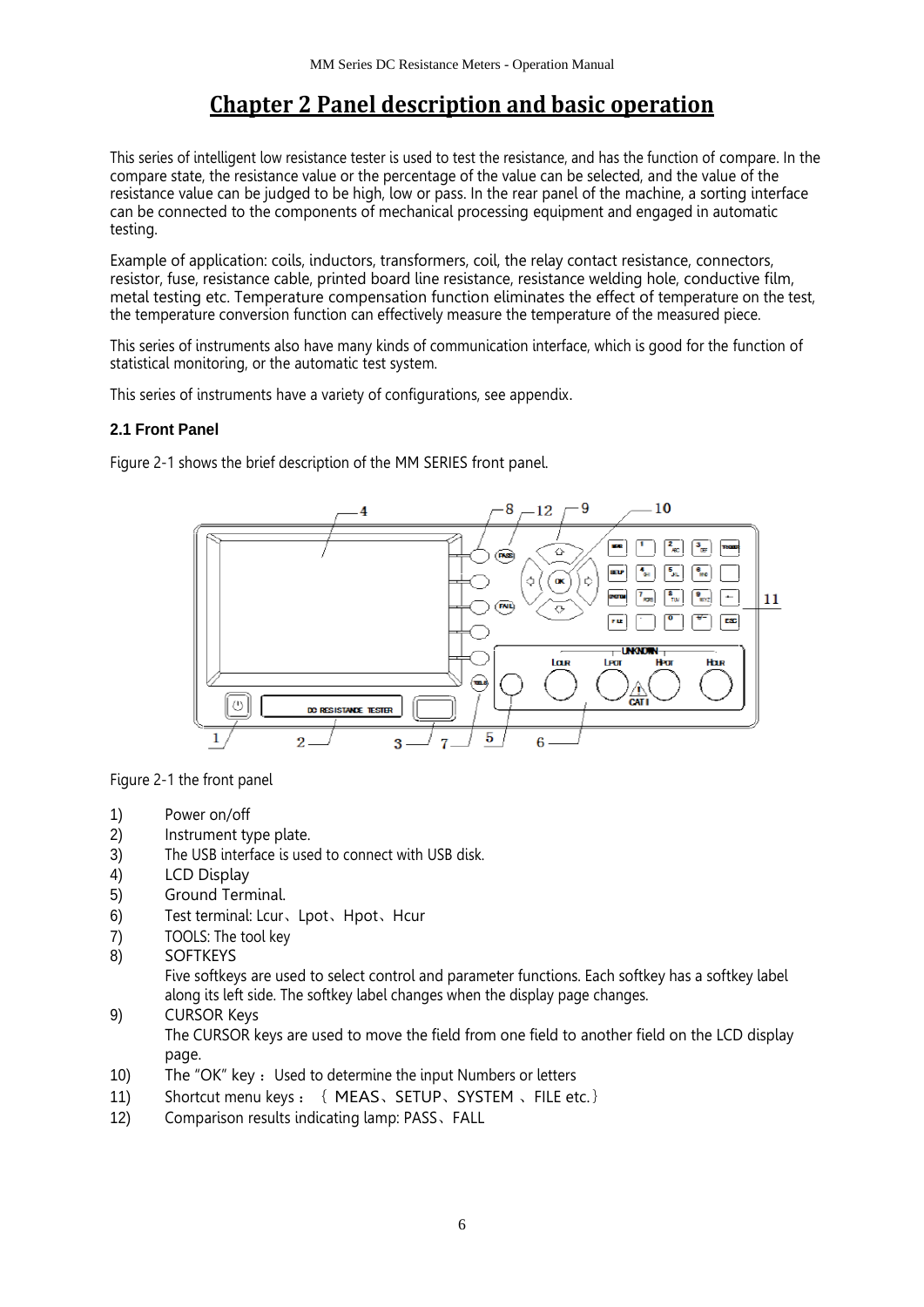### <span id="page-6-0"></span>**2.2 Rear Panel**

Figure 2-2 shows the brief description of the MM Series rear panel.



Figure 2-2 the rear pane

- 1) RS232C Interface Connector This is the RS232C interface connector used when operating on the serial interface is used.
- 2) GPIB interface (Optional) General Purpose Interface Bus (GPIB). The connection of an external controller and other devices through this connector allows you to configure an automatic measurement system.
- 3) LINE Input Receptacle AC power receptacle.
- 4) Power switch (110V/220V)
- 5) Ground Terminal
- 6) The USB device interface.
- 7) HANDLER Interface Connector. This is the HANDLER interface connector used when you perform the operation with a component handler to fully automate component testing, sorting, and quality control data processing.
- 8) TC SENSOR: The temperature sensor interface

### <span id="page-6-1"></span>**2.3 Basic operation**

The basic operation for MM SERIES is described in the following paragraphs.

- (1) direction key, move the cursor to the place where it needs to be set.
- (2) soft keys, used to change options.
- (3) shortcut menu keys: SETUP, SYSTEM, FILE, MEAS are respectively used to directly select the < MEAS DISP >, <MEAS SETUP >, < SYSTEM SETUP >, < File Management > function page. Special note: when the instrument is in the < MEAS DISP > page, and the cursor is in < MEAS DISP >, press MEAS key, < MEAS DISP > page will display the maximum display.
- (4) TOOLS key: tool key tool in the features page will be different. When press TOOLS key, soft key area will be the appropriate tool operation, short press the TOOLS button again, the Tools menu disappears. When the long press TOOLS key 1s, the instrument will enter the key lock status; long press the TOOLS key 1s, the instrument will release key lock status.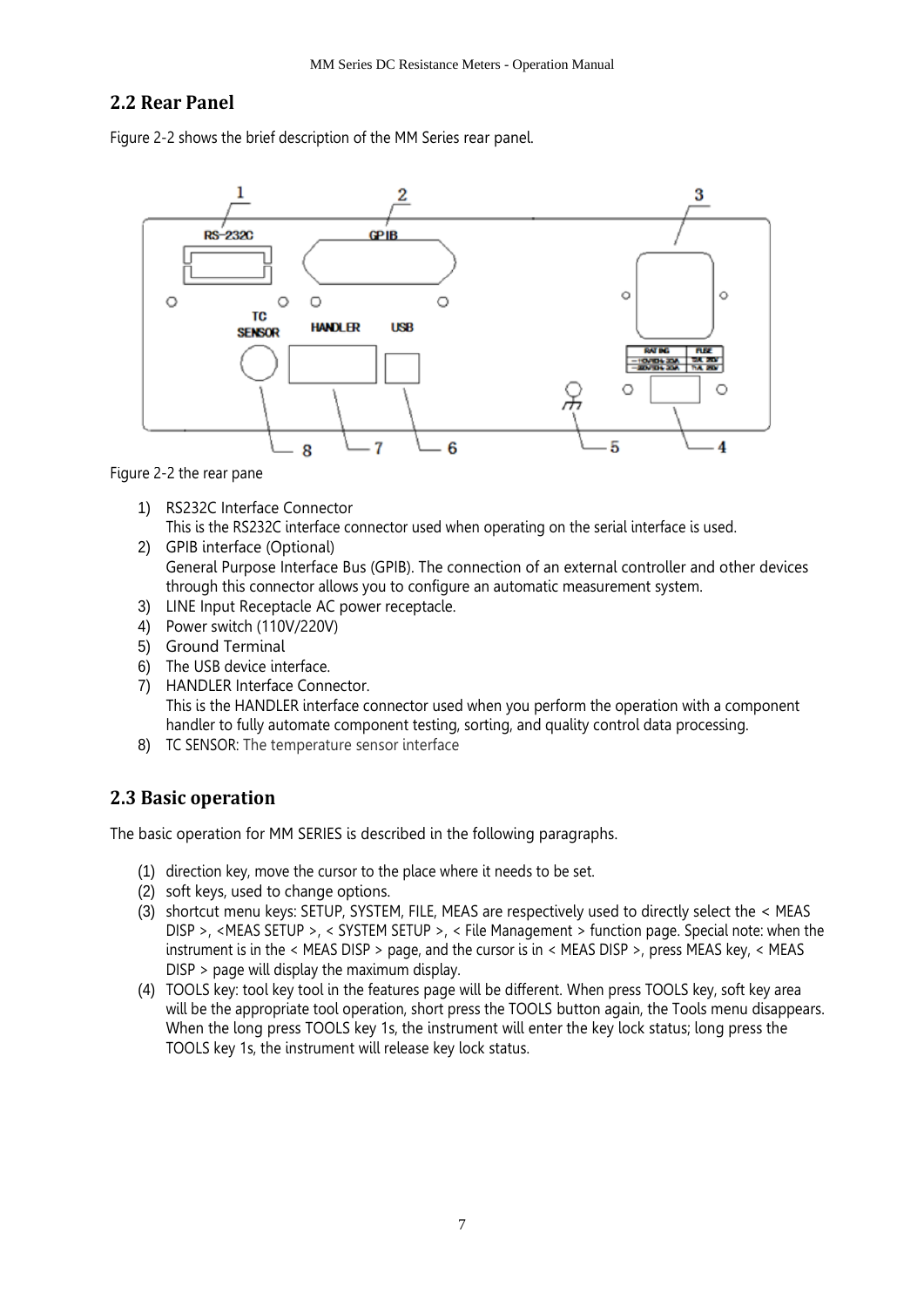# <span id="page-7-0"></span>**2.4 Format of data storage**

When you use the USB to save the data in the measurement page using the TOOLS key, there will be two kinds of saving data mode. The basic form is as follows:

<A>, <COMP> [<Cp>, <CpK>, <NUM>], [<T>]

A: When the instrument displays the resistance, A as resistance value;

When the instrument displays the percentage deviation, A as a percentage value.

The difference is that "save data 1" , A is scientific notation; if "save data 2", A is a unit value (as displayed on the LCD).

COMP: 0 -- instrument is not compared 1 -- pass  $2 - hich$  3 -- low

When CpK does not exist, then saved as "-----."

<span id="page-7-1"></span>T will be active when the instrument has temperature functions and temperature function is open.

# **Chapter 3 Function description**

#### <span id="page-7-2"></span>**3.1 <MEAS DISP> Description**

The page can be set as follows:

|           | MEAS DISP : < MEAS DISP > or < STATS DISP > can be choosed. |
|-----------|-------------------------------------------------------------|
| RANGE:    | AUTO, HOLD, INCR+, DECR-                                    |
| SPEED:    | FAST, MED, SLOW, [FAST2] (see appendix)                     |
| COMP:     | ON/OFF                                                      |
| STATS:    | ON, OFF, RESET                                              |
| R:        | FONT(LARGE/SMALL), DISP(ON/OFF), DEV %(ON/OFF) (NOTE1)      |
| MODE:     | $\Delta\%$ / $\Delta$ ABS<br>(NOTE2)                        |
| NOM:      | input by digital keys                                       |
| HIGH/LOW: | ON/OFF or input by digital keys<br>(NOTE 3)                 |
| SHORT:    | ON/OFF/SHORT                                                |
| LOAD:     | ON/OFF                                                      |
|           |                                                             |

**Note 1:** % when deviation is open, the display value is

Percent deviation value = Test value Nominal value <sup>∗</sup> 100%

**Note 2**:Δ%, a percentage comparison mode, if Percentage deviation value between [lower] and [limit], the stall owners reference qualified;

ΔABS: absolute deviation comparison mode. If values of (Test value-nominal value) between the [lower] and [limit], the stall owners reference qualified;

**Note 3**: if use statistical functions, the upper and lower limits must be set.

<span id="page-7-3"></span>**Note 4:** when the cursor is located in the <MEAS DISP>, press "MEAS" menu key to display measurement results in full screen.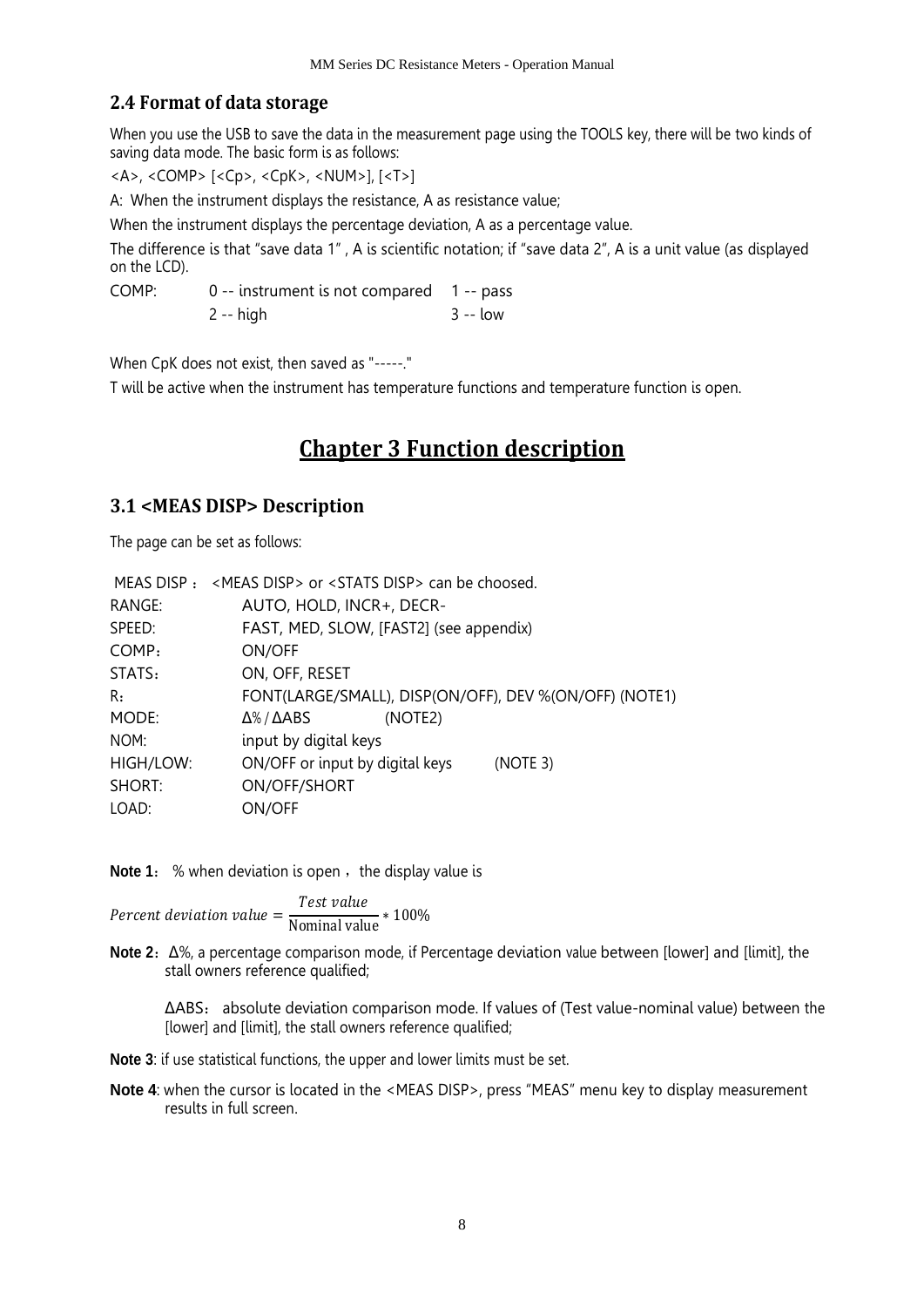# **3.2 <STATS DISP> Description**

The function is not standard. Only "STATS" in this page can be operated: ON, OFF, RESET. The page displays the parameters and state as follows: R: measurement results, do not support the% deviation display mode. Num: the number of statistics, the maximum of the machine are 30000 times Cp, CpK: process capability index X: the average value of the measurement results. σ: the overall standard deviation. S: Standard deviation. IN: The number of qualified. HI: product number of high then high limit. LO: product number of lower then low limit. Max: the maximum value of the product. MaxNum: maximum number. Min: the minimum value of the product. MinNum: the serial number of the minimum. HIGH/LOW: the high and low limit of the statistics, computed from the limit of <MEAS DISP>. SHORT: ON/OFF state. LOAD: ON/OFF state.

The related computation formula is as follows:

$$
\overline{x} = \frac{\sum x}{n}
$$
\n
$$
\sigma = \sqrt{\frac{\sum x^2 - nx^2}{n}}
$$
\n
$$
s = \sqrt{\frac{\sum x^2 - nx^2}{n-1}}
$$
\n
$$
Cp = \frac{|Hi - Lo|}{6\sigma_{n-1}}
$$
\n
$$
Cpk = \frac{|Ki - Lo| - |Hi + Lo|}{6\sigma_{n-1}}
$$

In the above formula, the n is a valid sample number, Hi and Lo are the high and low limit of the statistics. CpK, Cp show the process of production capacity is qualified, usually by the following criteria:

 $C_{p,CPR}$  > 1.33 The process is perfect.

1.33≥ Cp, C<sub>pK</sub>>1 Process capability

 $1.00 \ge C_p C_{pK}$  Process capability is poor.

 $-2\overline{x}$ 

**Note:**

,

- Only one effective sampling, s. Cp. CpK does not exist.
- When  $s=0$ ,  $Cp = CpK = 99.999$ .
- Cp, CpK maximum 99.99.
- When  $CpK < 0$ ,  $CpK=0$ .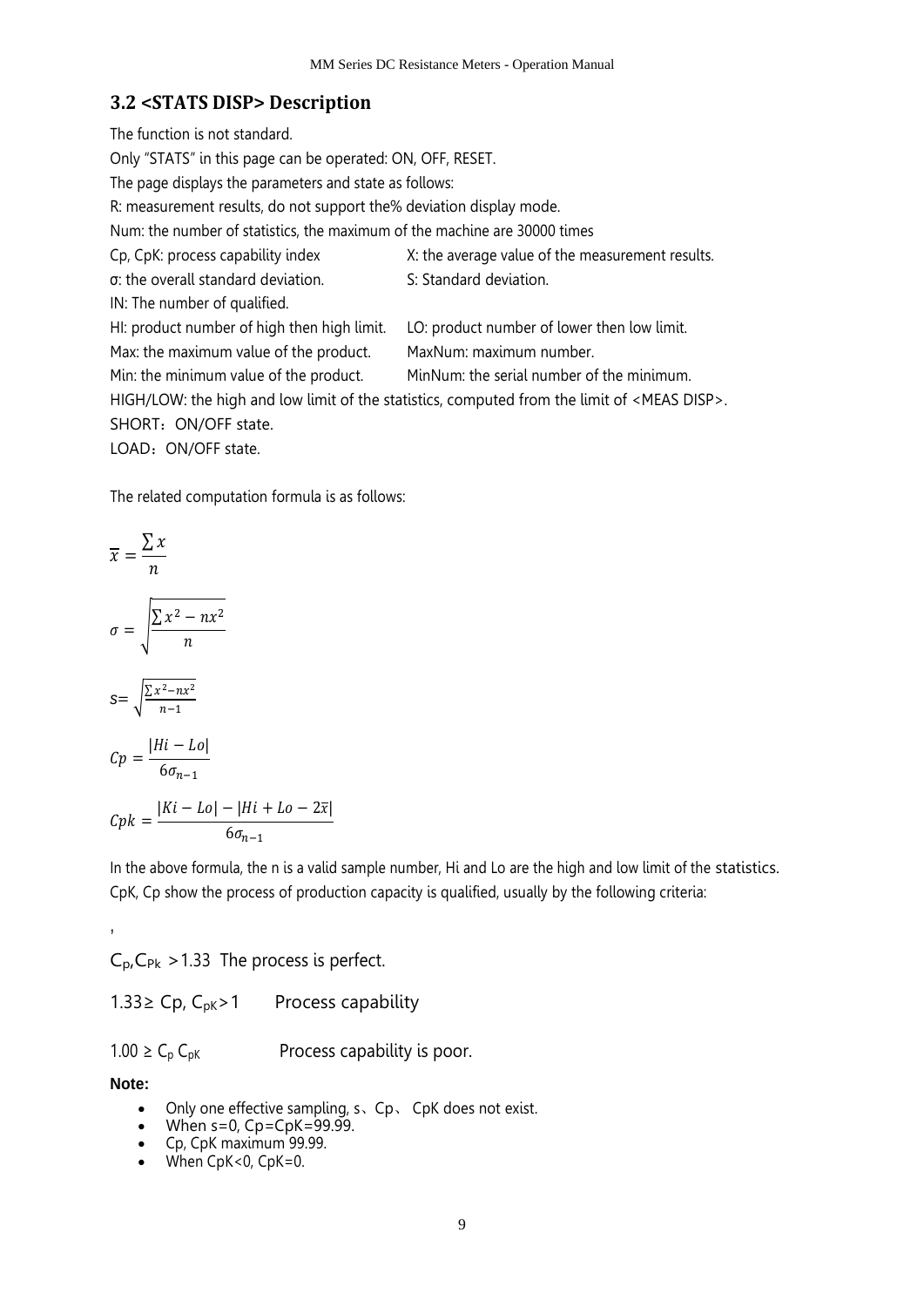# <span id="page-9-0"></span>**3.3 <MEAS SETUP> Description**

The page can be set as follows:

MEAS SETUP: MEAS SETUP, CORR SETUP, T SETUP (nonstandard).

AVERAGE: INCR+, DECR-, or enter a value in the  $1 \sim 255$  by the numeric keys (default 1). RangeDwell: INCR+, DECR-, Or enter the value of the 0~9999 within the (default 0ms). TrigSource: INT、EXT TrigDelay: INCR +  $\sqrt{DECR}$  DECR-, Or enter the value of the 0~9999 within the (default 0ms). TrigEdge: RISING、FALLING Handler:CLEAR、HOLD、PULSE PulseWidth:  $INCR+$ , DECR-, Or enter the value of the 1~9999 within the (default 1, mS). Station:  $INCR+$ , DECR-, Or enter a value in the  $0~30$  by the numeric keys (default 0).

LineFreq:50Hz、60Hz

### **Note:**

- (1) When the TrigSource is "INT", it means continuous measurement; when the TrigSource is "EXT", you can trig the measurement through the front panel TRIGGER key, or HANDLER trigger, or through the bus command trigger.
- (2) TrigEdgeis used to determine the external HANDLER trig. Sorting interface (HANDLER) output result signals (PASS, HIGH, LOW): CLEAR: When the instrument receives the trigger signal, first reset the results of the result signals. will output a new signal; HOLD: The result signal is only changed when the instrument's result is changed, otherwise it will remain the original state;
- (3) Pulse: the result signal of the instrument is a low level pulse signal.
- (4) Station: can make the results of the signal output delay n times measurement,0≤n≤30.
- (5) Line Freq: according to the user's power frequency to choose the working frequency. It can improve the stability of the test.

# <span id="page-9-1"></span>**3.4 < CORR SETUP> Description**

Note: User should be careful to use the functions in this page , wrong operation will lead to measure error. The priority of mathematical operations in the instrument: short > Load.

The page can be set as follows:

| SHORT: | ON, OFF, SHORT.                                                              |
|--------|------------------------------------------------------------------------------|
| LOAD:  | ON, OFF.                                                                     |
| RES:   | ON, OFF.                                                                     |
| REF:   | the standard value of the resistance by the digital key input                |
| MEAS:  | measure the value of the resistance.                                         |
|        | TEMP: ON, OFF. (the option is required to support the temperature function). |
| REF:   | the reference value of the current temperature by the digital key            |
| MEAS:  | measure the value of the current temperature.                                |

**Note:** - SHORT: when using the 20mΩ ohm and 200mΩ range, should be cleared first before tested, and in other range does not generally need to be cleared. The test clip clip together each other, so that the Hpot side and the Lpot side of direct contact, the Hcur side and the Lcur side of direct contact, and maintain good contact, and then use the short circuit operation. Since the instrument uses a four terminal measurement method, so when using the clearing, must make the instrument of the Lpot and Hpot end direct contact, Hcur and Lcur direct contact. (the two test clip has a direct contact with the two metal sheet of the test line, and the two metal sheet without the test line have a direct contac . Otherwise, for 20mΩ and 200mΩ range, because the instrument gain is very high, the instrument will display a very unstable base.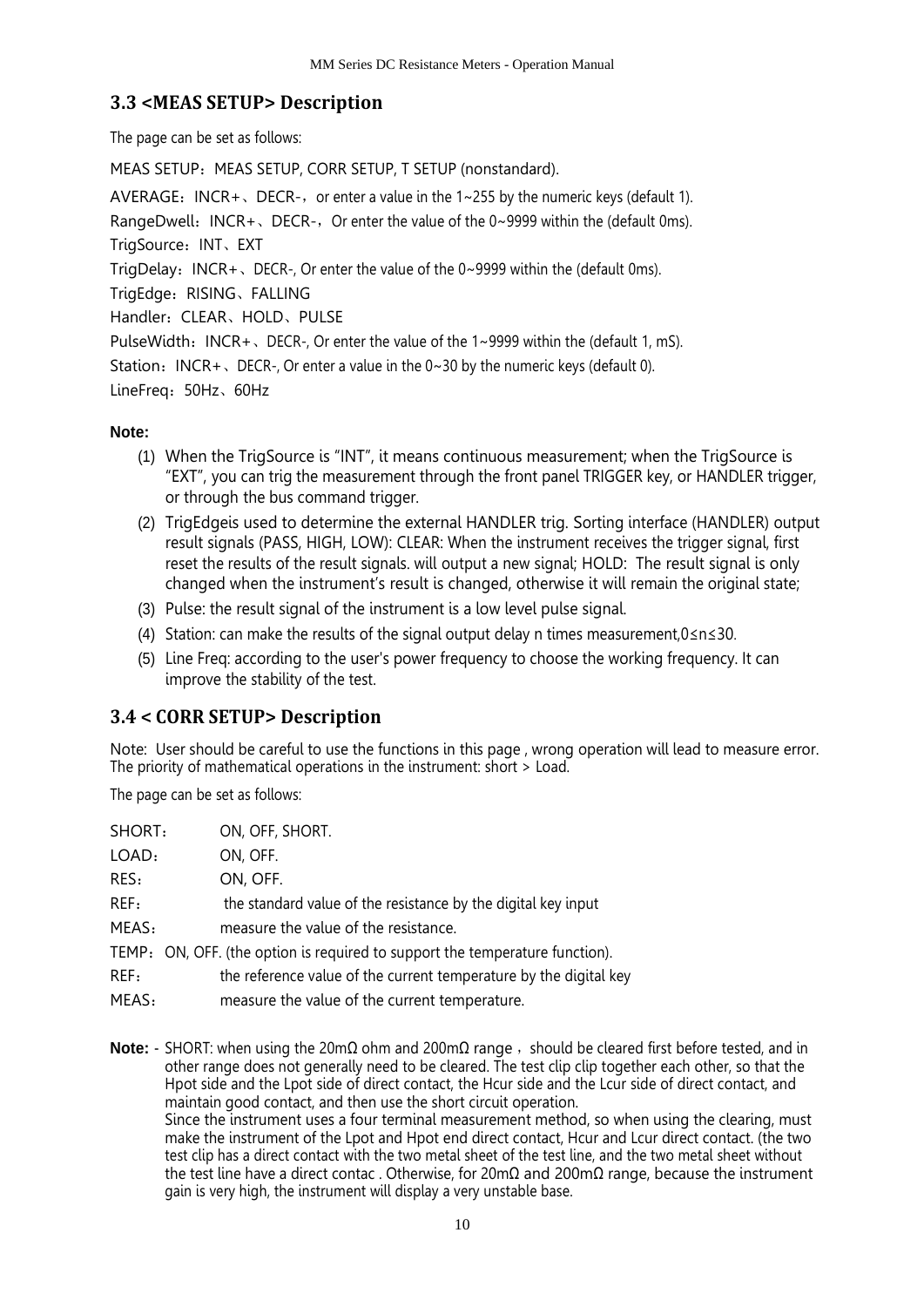

When using KA1002, the following figure is shown below. The two test lines are connected to the red clip, which is labeled with a red sleeve for Hcur, the other is Hpot; the upper two is connected to the black clip, which is marked by black Lcur, the other is Lpot.



#### Load correction: (caution)

A. the user can refer to the following steps in the resistance test:

- 1 move the cursor to the<REF> (under the RES), and use the digital key to enter the standard values of the standard parts;
- 2 the tested standard is connected with test piece, move the cursor to the <MEAS>, according to the softkey "MEAS", the measurement value is obtained;
- 3 move the cursor to the <RES>, select ON;
- 4 move the cursor to the<LOAD> and select ON. After the completion of the above, the user can test the same kind of product in the same standard.

B. when the user measures temperature with different temperature sensor, can use this function to correct temperature measurement

- 1. to move the cursor to the< REF> (under the TEMP), with a digital key input temperature reference value;
- 2. move the cursor to the< MEAS>, press softkey "MEAS", get the value;
- 3. move the cursor to the <TEMP>, select ON;
- 4. move the cursor to the< LOAD>, select ON.

# <span id="page-10-0"></span>**3.5 < TEMP SETUP> Description**

The function is not standard.

The page can be set as follows:

#### ❖ **TEMP: OFF, TC, Δt, Tm.**

- TC: the abbreviation of temperature correction, the resistance values are corrected according to the change of temperature, which is defined as the temperature compensation function.
- $\Delta t$ : refers to the temperature conversion, according to the value measured in the cold resistance and heat resistance, and the environment temperature to the final measured temperature, referred to as the temperature conversion function.
- Tm: only measure temperature, without any effect on other values.
- OFF: the instrument does not conduct temperature testing.

#### ❖ **SENSOR: OFF, Pt, AnLG\_IN.**

OFF: the instrument is not connected to any temperature sensor.

Pt: the instrument uses platinum resistance.

AnLG\_IN: the thermocouple type. Users can make it according to the following figure.

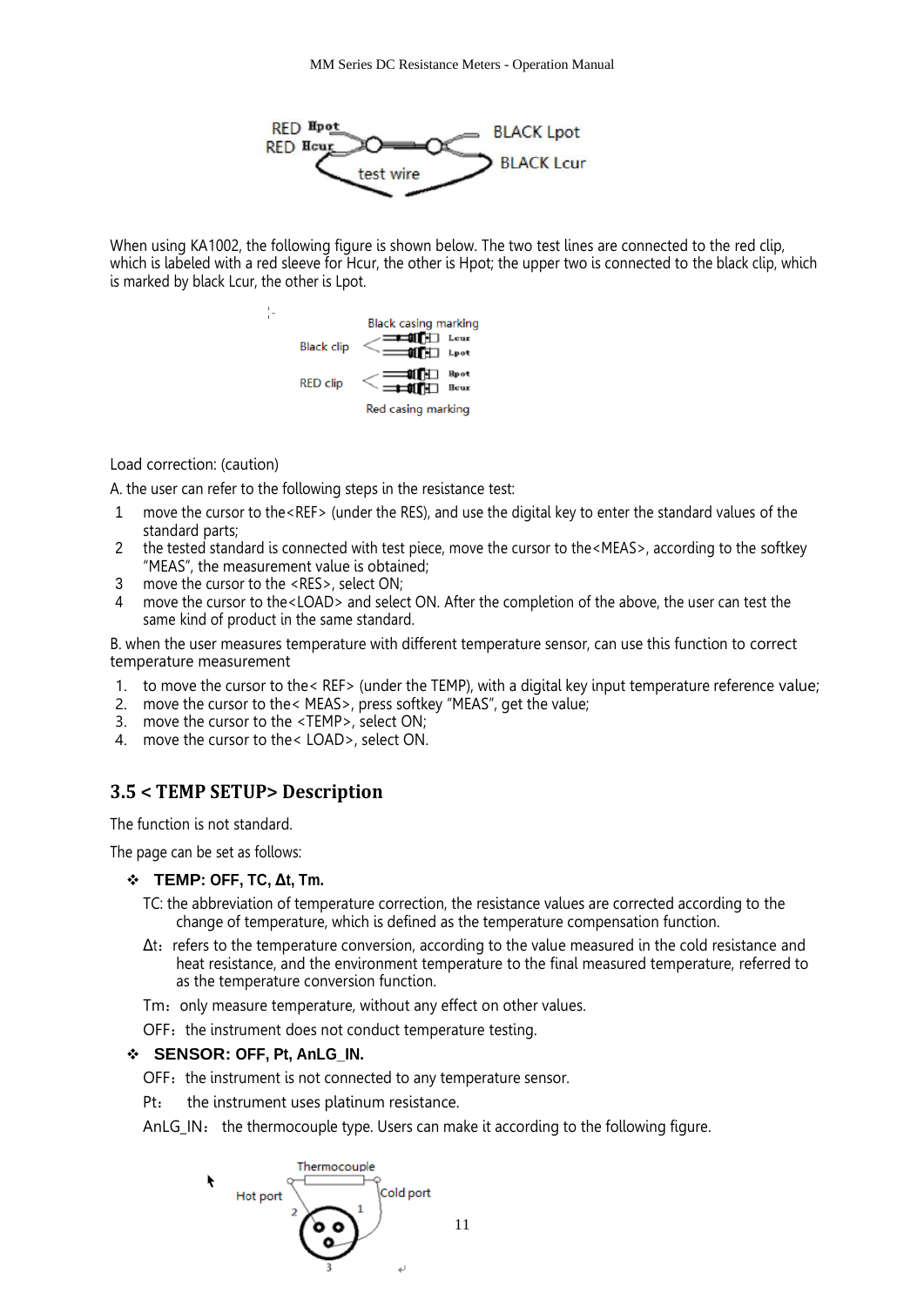### ❖ **t<sup>0</sup> and αt<sup>0</sup> are used for TC**.

t<sub>0</sub> : enter the value of the -10~99.9 within the digital key (℃)  $\alpha t_0$ : enter the value of the -10~99.9 within the digital key (ppm) Temperature compensation formula is as follows:

 $R_t=R_{t0}$  \*{1+ $\alpha_{t0}$ \*(1-t<sub>0</sub>)}

- $R_t$ : Measurement value of the DUT
- $R_{t0}$ : The value of the calculated value is calculated by the modified
- T<sub>0</sub>: Corrected correlation temperature
- T: Ambient temperature when measured
- $A_{t0}$ : Temperature coefficient (temperature= $t_0$ )

For example: if a copper to be measured at 40°C when the measuring resistance is 100 ohm, then how much it's value at 20°C (the temperature coefficient of the DUT is 3930ppm).

$$
R_{r0} = \frac{R_{r}}{1 + \alpha_{r0} \times (t - t_0)} = \frac{100}{1 + (3930 \times 10^{-6}) \times (40 - 20)}
$$
  
= 92.71

#### **Note:**

Temperature is the surrounding environment temperature, not the surface temperature of the DUT. Before the test to ensure that the instrument and temperature probe to be full preheating, measurement of the temperature probe to be as far as possible from the DUT, to have enough time to let the surrounding environment temperature stable.

Common metal temperature coefficient see appendix.

❖ R1、T1、K1 used for Δt

R1: input through the digital key, 0<R1<20mΩ.

T1: input the value of -10~99.9 by the digital keys  $°C$ ).

K1: input through the digital key, -1000<k1<1000.

According to the IEC standard 60034, the temperature change is calculated by using the formula of resistance variation.

$$
Vt = \frac{R_2}{R_1}(k + t_1) - (k + t_a)
$$

Vt: Temperature change ( $°C$ )

- $t_{1:}$  The temperature when the value of  $R_1$  was measured.
- ta: Environmental temperature in the final measurement
- $R_1$ : The value of the resistor at t<sub>1</sub>
- $R_2$ : The value of the resistor at t<sub>2</sub>
- K: The reciprocal of the temperature coefficient of electrical conductivity at 0°C

For example: when t<sub>1</sub> = 20°C, R<sub>1</sub>=200mΩ; when t<sub>a</sub>= 25°C, R<sub>2</sub> = 210 mΩ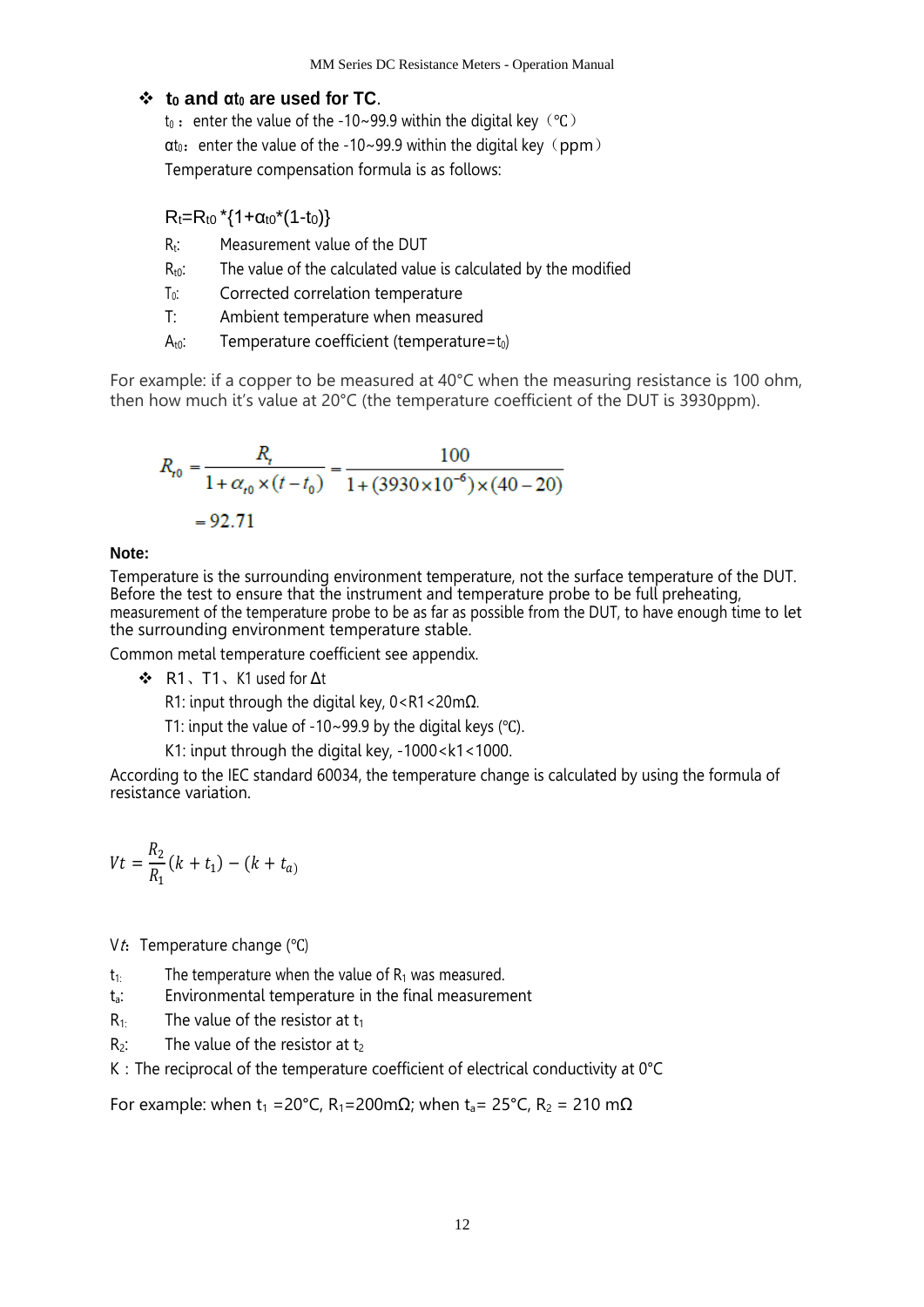$$
Vt = \frac{R_2}{R_1}(k + t_1) - (k + t_a)
$$
  
=  $\frac{210 \times 10^{-3}}{200 \times 10^{-3}} \times (235 + 20) - (235 + 25)$   
= 7.75°C  
 $t_R = t_a + Vt = 25 + 7.75 = 32.75$ °C  
 $k = \frac{1}{\alpha_{r0}} - t_0$ 

 $\alpha_{\text{to}}$ : The temperature coefficient of the soft copper wire at 20℃ is 3930ppm

$$
k = \frac{1}{3930 \times 10^{-6}} - 20 = 234.5
$$

According to the calculated K is close to the value of the copper in the IEC standard: 235。

❖ V1, T1, V2 and T2 used for AnLG\_IN. V1, V2: input the value of the  $0~2$  (unit V) through the digital keys (V). T1, T2: input the value of the -99.9~999.9 by the digital keys ( $°C$ ).



Analog input voltage

According to the linear relationship between the above, the temperature can be calculated by the electric potential of the thermocouple.

### <span id="page-12-0"></span>**3.6 < SYSTEM SETUP> Description**

The page can be set as follows:

|                   | Theme: TRAD BLUD, TRAD BLACK                        |  |  |  |  |
|-------------------|-----------------------------------------------------|--|--|--|--|
| Language:         | English, Chinese                                    |  |  |  |  |
| Key Tone: ON, OFF |                                                     |  |  |  |  |
| Pass Tone:        | OFF, LONG, SHORT, TWO SHORT                         |  |  |  |  |
| Fail Tone:        | OFF, LONG, SHORT, TWO SHORT                         |  |  |  |  |
| ParaSave:         | AUTO SAVE 、AUTO LOAD                                |  |  |  |  |
| PassWord:         | OFF, LOCK SYSTEM, LOCK FILE, MODIFY, SAVE TO U-DISK |  |  |  |  |
| Date:             | $INCR++$ , $INCR+$ , $DECR-$ , $DECR--$             |  |  |  |  |
| Time:             | $INCR++$ , $INCR+$ , $DECR-$ , $DECR--$             |  |  |  |  |

❖ Parameters save have two modes Auto save refer to save real-time measurement parameter settings, the next boot and shutdown last have the same state. Automatic loading: Automatically call the internal file for the last time when the boot is on.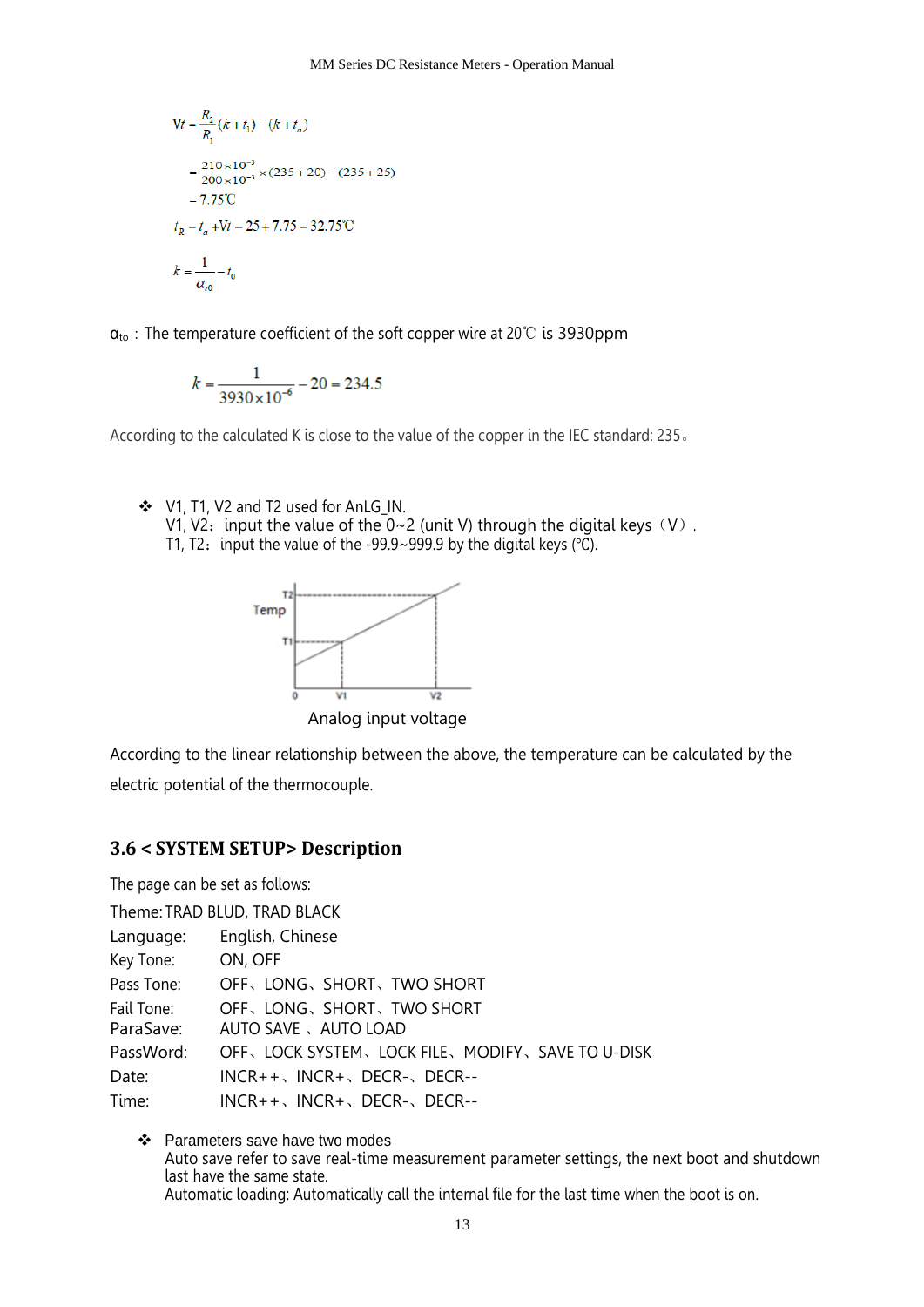#### ❖ password:

Lock system: including file protection and boot password. Lock file: file protection. Change Password: change password. Factory default password for example: 2517, 2518 and so on (by the instrument model). Saved to disk: save password to disk, such as password file called "2517.STA" (by type of instrument). When the instrument operation needs to enter a password, the instrument will automatically detect the password file is valid, so as to achieve the purpose of lifting passwords.

# <span id="page-13-0"></span>**3.7 < COMM SETUP> Description**

The page can be set as follows:

- Bus Mode: RS232C、GPIB、USBTMC、USBCDC
- Baudrate:INCR+、DECR-
- Data Bit:6、7、8
- Stop Bit: 1、2
- Parity: None、Odd、Even
- Tx Term: LF(OxOA)、CR(OxOD)、CRLF(0x0D0A)
- Gpib Addr: INCR++、INCR+、DECR-、DECR--
- CMD Type: SCPI、2512

#### **Note:**

- ➢ used to RS232C: Baudrate, Data Bit, Stop Bit, Parity
- $\triangleright$  used to GPIB: GpibAddr.
- $\triangleright$  terminator: the end code of the instrument data send the data.
- $\triangleright$  For detail orders, please contact the sales staff or dealers.

### <span id="page-13-1"></span>**3.8 < ABOUT SYSTEM> Description**

This page displays the identity information of the instrument and some system functions the identity information as follows:

This instrument model 、Serial number 、The software version number 、The hardware version number 、The registration information etc.

system functions as follows

Reset: reset she system setup and restart the instrument. Factory: return to the factory setting.

The firmware upgrade: upgrade of instrument software.

Exit: return to < SYSTEM SETUP > page.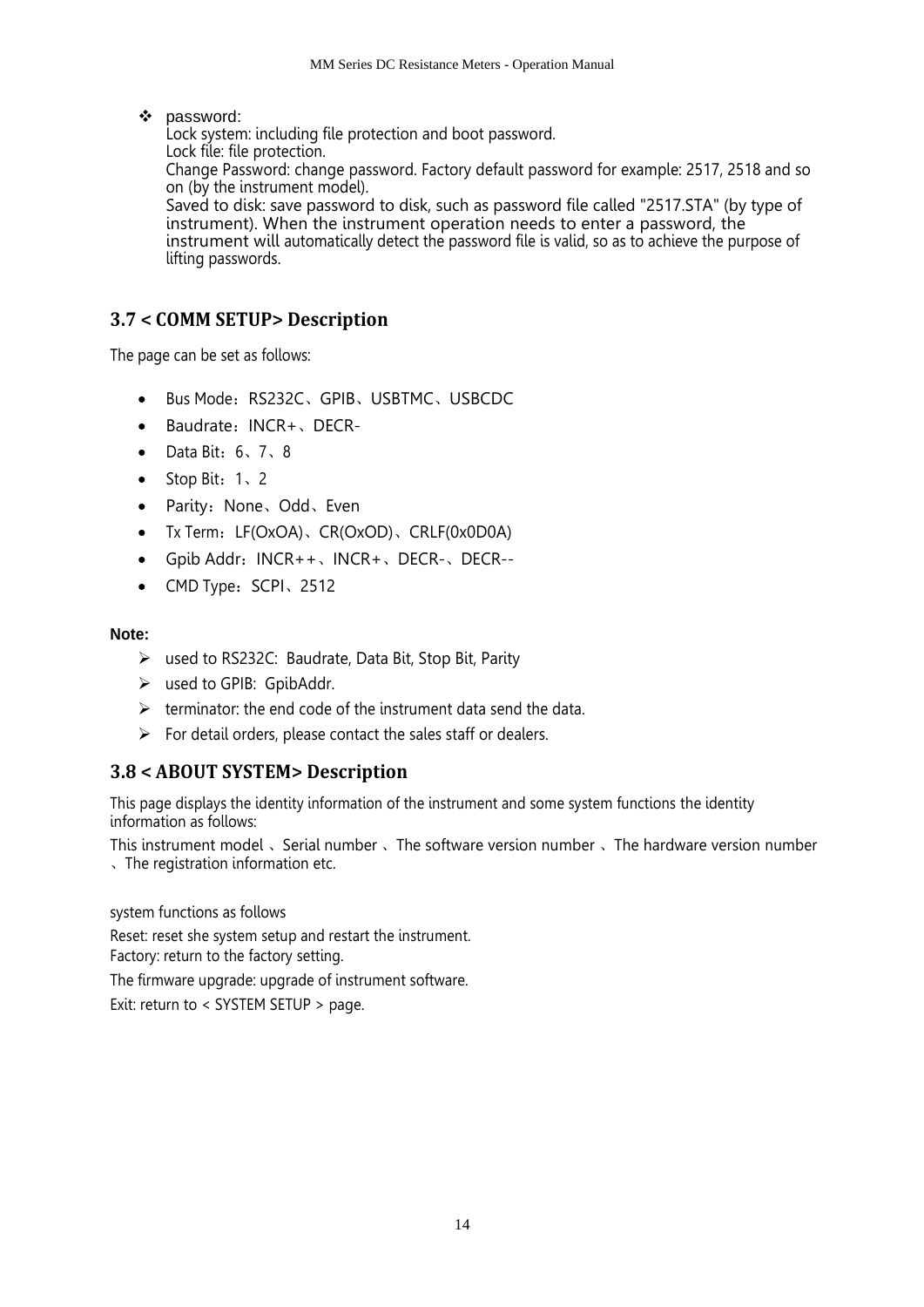#### <span id="page-14-0"></span>**3.9 < FILES SETUP> Description**

Press "FILE" to enter < INTER Files List > page



Figure 3-9-1

Press "FILE" again to change INT/EXT .



Figure 3-9-2

File operation steps:

A. Refer to the existing file

- 1) use direction key to check files
- 2) input the corresponding serial number of files, then press "OK"
- B. Save parameters to files
	- 1) move the cursor to the serial number of files which need to be stored, then press soft key of "save" .

C. load parameters from files

- 1) press "FILE", Switch to the page of Files list
- 2) move the cursor to the object file
- 3) press the soft key of "load"

D. Copy the file to the E (USB)

- 1) Connect the USB flash drive
- 2) move the cursor to the object file, press the soft key of "copy to E:"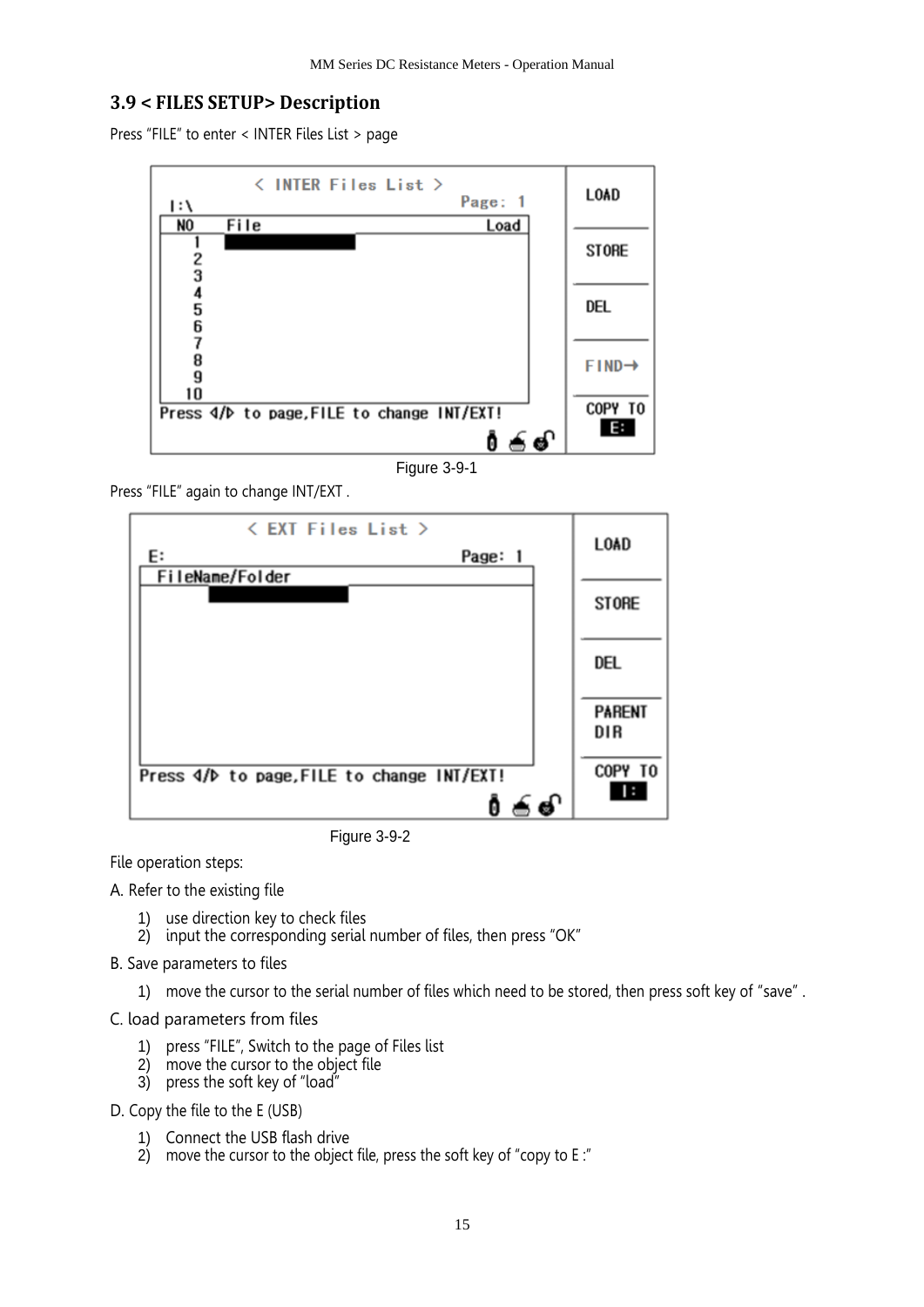# **Chapter 4 performance parameter**

# <span id="page-15-1"></span><span id="page-15-0"></span>**4.1 Accuracy of measurement**

#### 1) Resistance Accuracy

test environment: 18 ℃to 28 ℃, RH: below 75%, test conditions: slow.

For MM2010, see then table below:

| Range                      | $20 \text{ m}\Omega$ | $200 \text{ m}\Omega$ | $2\Omega$       | $20 \Omega$  | $200 \Omega$  | $20 \text{ k}\Omega$ | $20 k\Omega$ |
|----------------------------|----------------------|-----------------------|-----------------|--------------|---------------|----------------------|--------------|
| Accuracy                   | $±0.1 \% +3$         | $±0.1\% +2$           |                 |              |               |                      |              |
| Resolution                 | 1 $\mu\Omega$        | 10 $\mu\Omega$        | $100 \mu\Omega$ | 1 m $\Omega$ | 10 m $\Omega$ | 100 $m\Omega$        | $1 \Omega$   |
| Temperature<br>coefficient | $100$ ppm            | 50 ppm                |                 |              |               |                      |              |

#### The other accuracy refers to the following table:

| Range                      | $20 \text{ m}\Omega$ | 200<br>mΩ   | $2\Omega$                                                  | $20 \Omega$    | $200 \Omega$    | $2 k\Omega$      | $20 k\Omega$            | $200 k\Omega$       | $2 M\Omega$         | 10 $M\Omega$ |
|----------------------------|----------------------|-------------|------------------------------------------------------------|----------------|-----------------|------------------|-------------------------|---------------------|---------------------|--------------|
| Accuracy                   | $\pm 0.2\%$<br>$+5$  |             | $\pm 0.1\% + 2$                                            |                |                 |                  |                         | $\pm 0.2\%$<br>$+2$ | $\pm 0.2\%$<br>$+3$ |              |
| Test current               | 1<br>$\overline{A}$  |             | 100'<br>100<br>10<br>10<br>mA<br>$\mu A$<br>μA<br>mA<br>mA |                |                 | μA               | 100<br>nA               |                     |                     |              |
| Open-circuit<br>voltage    |                      | < 1V        |                                                            |                | $<$ 4 V         |                  |                         |                     |                     |              |
| Resolution                 | $\mu\Omega$          | 10<br>μ $Ω$ | 100<br>μ $Ω$                                               | 1<br>$m\Omega$ | 10<br>$m\Omega$ | 100<br>$m\Omega$ | $\mathbf{1}$<br>-1<br>Ω | 10<br>Ω             | 100<br>Ω            | 1k<br>Ω      |
| Temperature<br>coefficient | $100$ ppm            |             |                                                            |                |                 |                  |                         |                     |                     |              |

Note: range

| MM2020 | 20 m $\Omega$ to 2 M $\Omega$           |
|--------|-----------------------------------------|
| MM2010 | 200 m $\Omega$ to 200 k $\Omega$        |
| MM2030 | $20 \text{ mA}$ to $10 \text{ M}\Omega$ |
| MM2040 | 200 m $\Omega$ to 200 k $\Omega$        |

#### 2) Temperature Accuracy

❖ **The temperature sensor (the following indicators for the instrument at 25** ℃ **measurement accuracy, using different PT1000 will produce error, please use < user > temperature correction for improving the accuracy)**

| <b>Temp Range</b>        | $-10.0 - 39.9$              | $40.0 \sim 99.9$            |  |
|--------------------------|-----------------------------|-----------------------------|--|
| <b>Resolution</b>        | $0.1^{\circ}$ C             | $0.1^{\circ}$ C             |  |
| Accuracy within 6 months | $\pm$ 0.30% rdg $\pm$ 0.5°C | $\pm$ 0.30% rdg $\pm$ 1.0°C |  |
| Accuracy within 1 year   | $\pm$ 0.45% rdg $\pm$ 0.8°C | $\pm$ 0.45% rdg $\pm$ 1.5°C |  |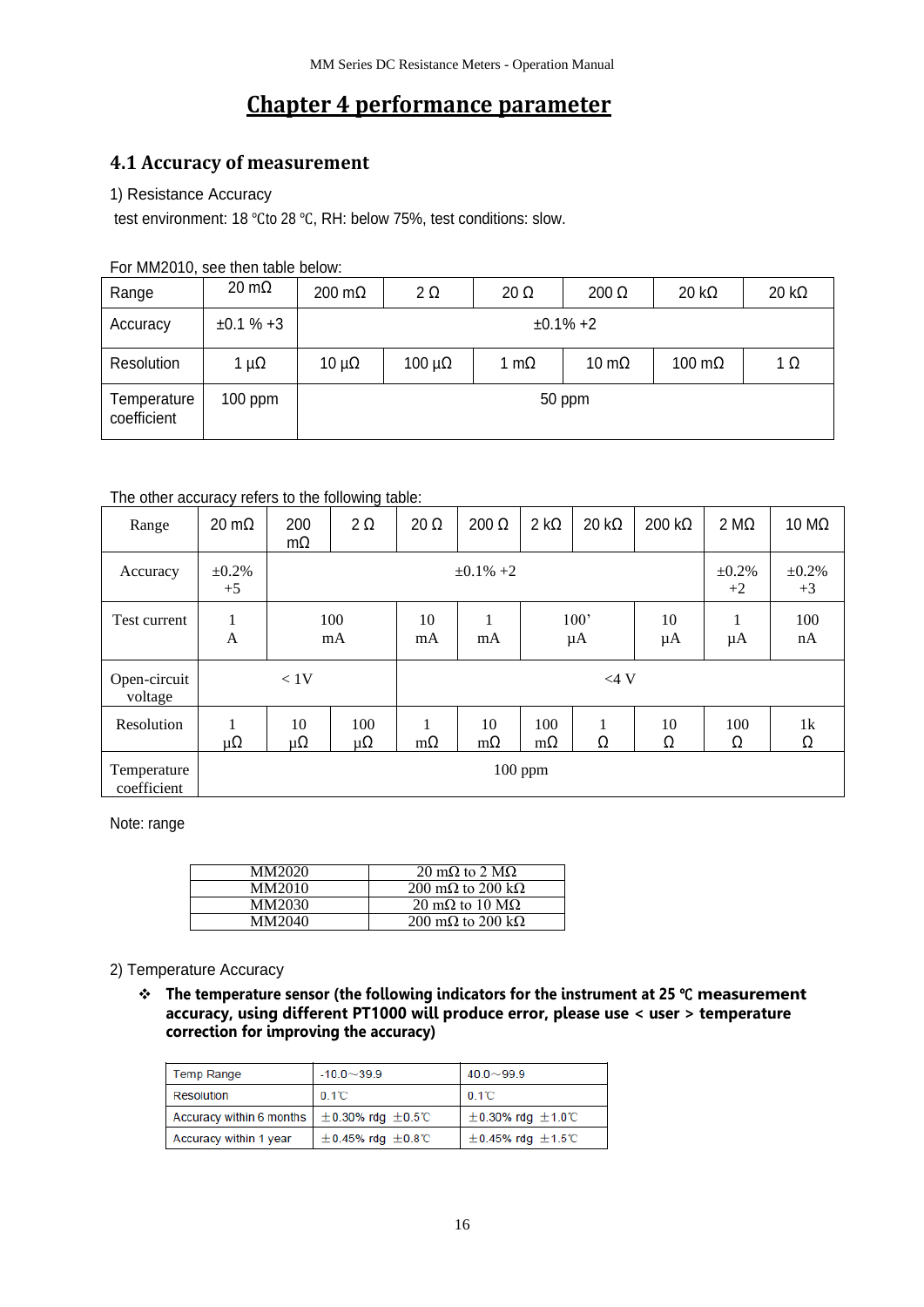#### ❖ **When the temperature sensor uses analog input**

| Within 1 year    |                                             |  |  |  |
|------------------|---------------------------------------------|--|--|--|
| input range      | $0\sim$ 2V                                  |  |  |  |
| indication range | $-99.9^{\circ}$ C $\sim$ 999.9 $^{\circ}$ C |  |  |  |
| Resolution       | $≤1$ mV                                     |  |  |  |
| Accuracy         | $±1%$ rdg $±3mV$                            |  |  |  |

 $1\% \times (T_R - T_{0V}) + 0.3\% \times (T_{1V} - T_{0V})$ 

**Note**: the method of temperature precision conversion:

 $T_{1V}$ : Temperature refer to 1V; T<sub>0V</sub>: Temperature refer to 0V; T<sub>R</sub>: current temperature When the temperature is 0℃~18℃ and 28℃~40℃,

Temperature coefficient is ( 0.1% rdg ±0.3mV)/°C

### <span id="page-16-0"></span>**4.2 Measurement Speed**

1) Resistance measurement speed

The following table is a resistance test time:

| $\overline{\phantom{m}}$<br>Speed<br>Power frequency | Fast   | Medium           | Slow  | Fast 2<br>Only for 2030,2040 |
|------------------------------------------------------|--------|------------------|-------|------------------------------|
| 50Hz                                                 | 22ms   | 42 <sub>ms</sub> | 102ms | 7ms                          |
| 60Hz                                                 | 18.5ms | 35 <sub>ms</sub> | 102ms | 7ms                          |

Resistance test time = test time + interface signal output time + display time (less than 10ms)

2) Temperature measurement speed

The temperature measurement test time = 110ms+ display time (less than 10 ms).

<span id="page-16-1"></span>**Note:** in order to improve the test speed of the instrument in the automatic system, the user can display the display of a small font.

# **Chapter 5 Handler**

#### **5.1 HANDLER Description**

The output signal of Handler interface is as follows: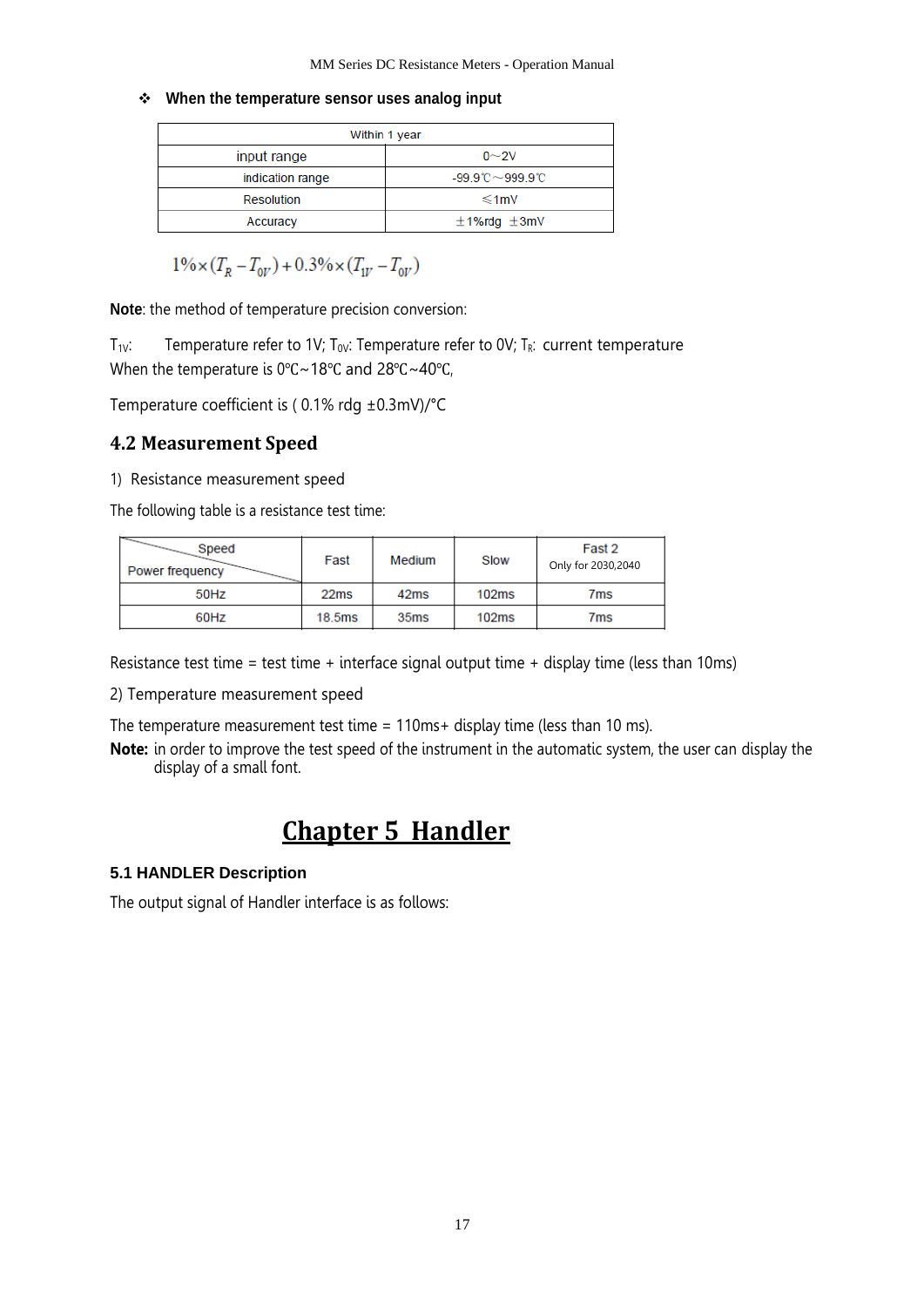| <b>PIN</b> | signal name      | <b>Discription</b>            |
|------------|------------------|-------------------------------|
| 1          | <b>/LOW</b>      | Low signal output             |
| 2          | /HIGH            | High signal output            |
| 3          | /PASS            | Pass signal output            |
| 4          | /EOT             | End of test signal output     |
| 5          | <b>/EXT.TRIG</b> | External trigger signal input |
| 6          | $+5V$ (VCC)      | +5V power supply(output)      |
| 7          | N.C.             | No use                        |
| 8          | N C.             | No use                        |
| 9          | <b>GND</b>       | Ground terminal               |

#### Timing of interface signal:



### <span id="page-17-0"></span>**5.2 HANDLER Application**

• Users can refer to the following circuit connection when the external voltage is used, the EXTV (5~24V) is the external power supply for the user, COM is the external power supply, you can adjust R according to the different needs (such as +5V with 470Ω, +24V with 2.2kΩ).

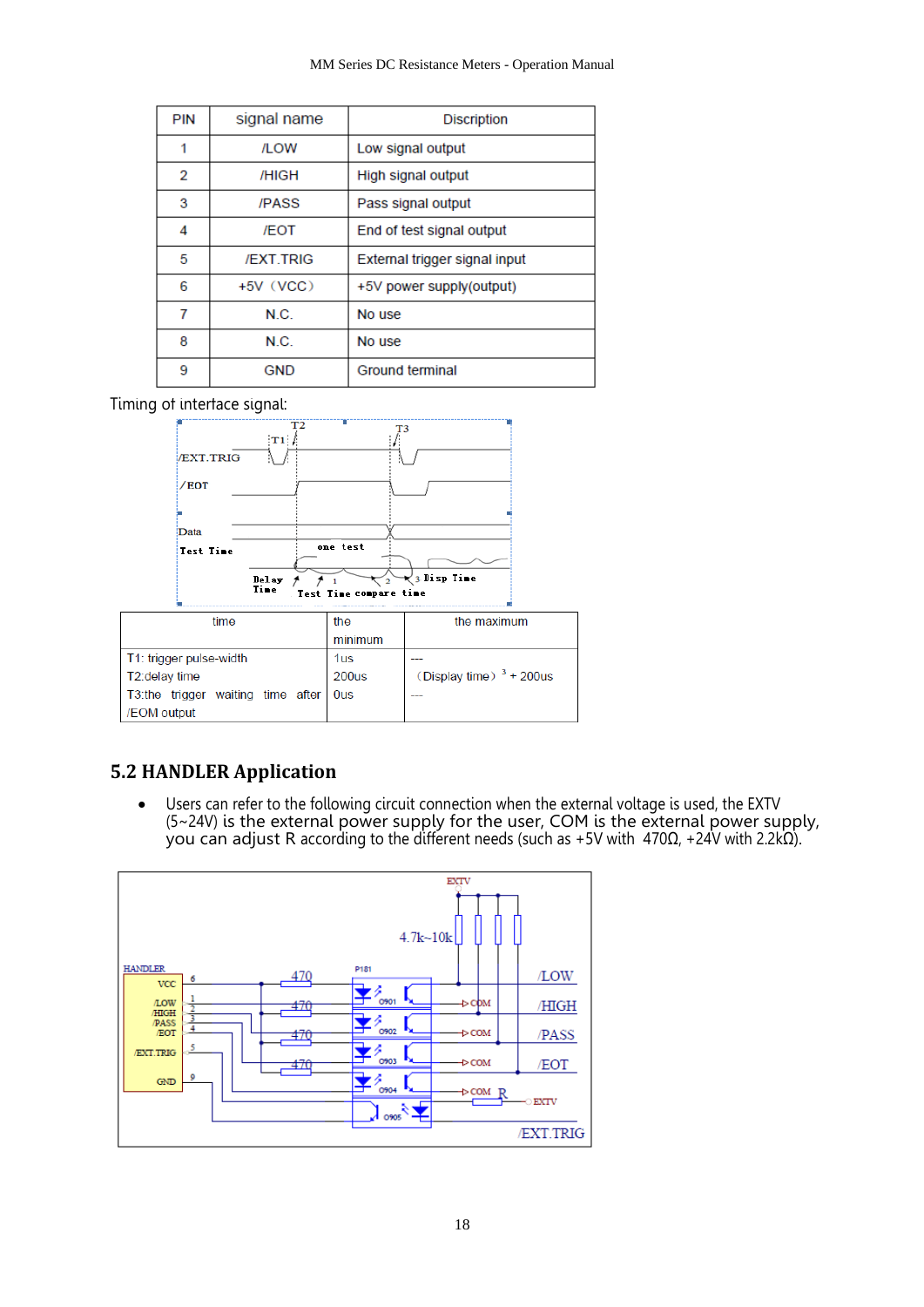# <span id="page-18-0"></span>**5.3 HANDLER Custom with optocoupler output**

The instrument panel will be labeled " optocoupler ", see below:

| <b>PIN</b> | signal name      | <b>Discription</b>            |  |
|------------|------------------|-------------------------------|--|
| 1          | /LOW             | Low signal output             |  |
| 2          | /HIGH            | High signal output            |  |
| 3          | /PASS            | Pass signal output            |  |
| 4          | /FOT             | End of test signal output     |  |
| 5          | <b>/EXT.TRIG</b> | External trigger signal input |  |
| 6          | $+5V$ (VCC)      | +5V power supply output       |  |
| 7          | <b>EXTV</b>      | External power input,+5V~+24V |  |
| 8          | COM.             | External ground input, OV     |  |
| 9          | GND              | Ground terminal               |  |

EXTV (5~24V) provide with external power supply, COM is the external ground.